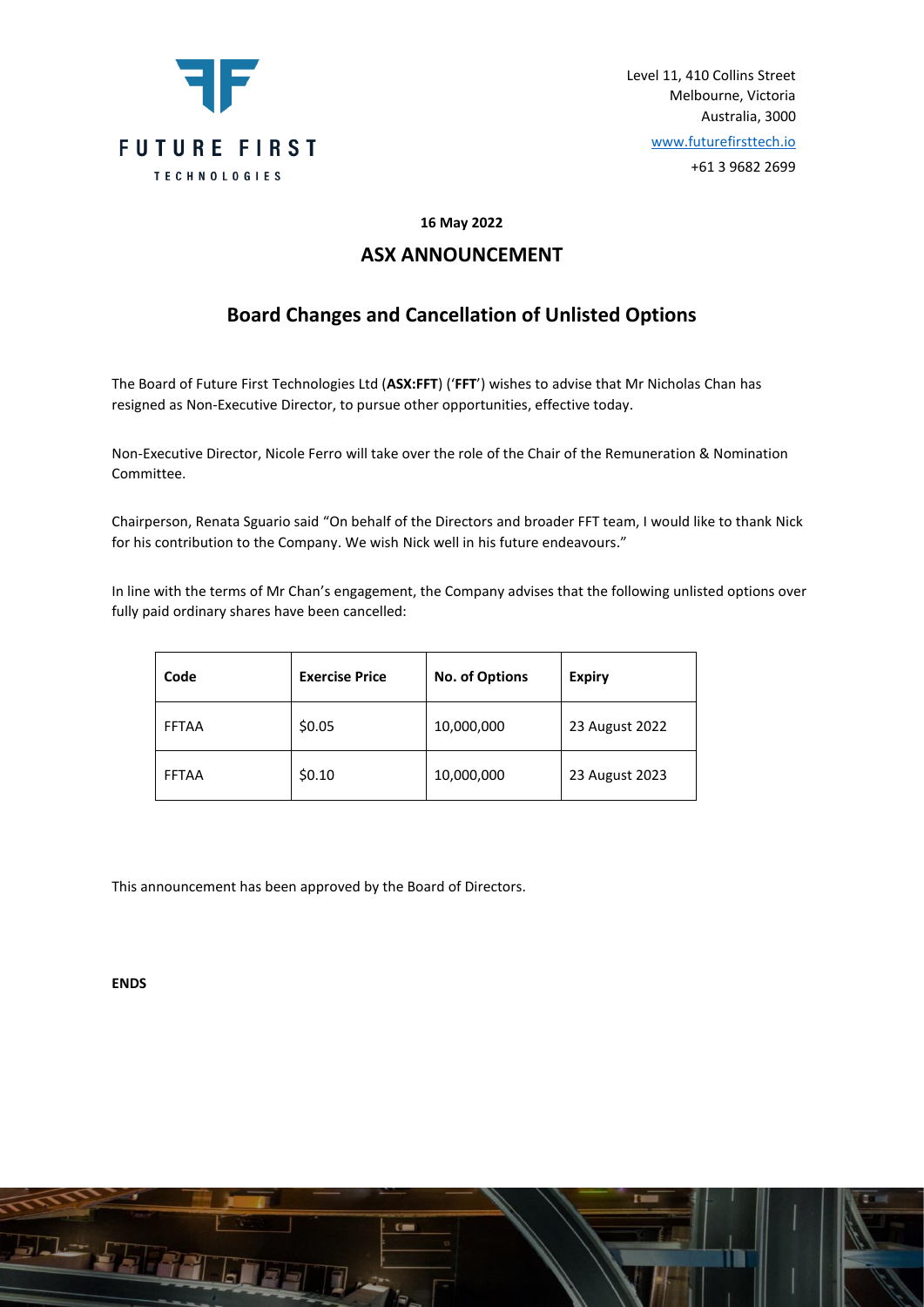*Rule 3.19A.3*

# **Appendix 3Z**

# **Final Director's Interest Notice**

*Information or documents not available now must be given to ASX as soon as available. Information and documents given to ASX become ASX's property and may be made public.*

Introduced 30/9/2001.

|      | Name of entity: FUTURE FIRST TECHNOLOGIES LIMITED |
|------|---------------------------------------------------|
| ABN: | 50 164 718 361                                    |

We (the entity) give ASX the following information under listing rule 3.19A.3 and as agent for the director for the purposes of section 205G of the Corporations Act.

| Name of director                         | <b>NICHOLAS CHAN</b>   |
|------------------------------------------|------------------------|
| Date of last notice                      | <b>1 DECEMBER 2020</b> |
| Date that director ceased to be director | <b>16 MAY 2022</b>     |

**Part 1 – Director's relevant interests in securities of which the director is the registered holder** *In the case of a trust, this includes interests in the trust made available by the responsible entity of the trust*

Note: In the case of a company, interests which come within paragraph (i) of the definition of "notifiable interest of a director" should be disclosed in this part.

### **Number & class of securities**

Indirect – 2,000,000 Fully Paid Ordinary Shares:

Remstrategy EST 1120 Pty Ltd - <Future First Technologies Limited EST>

<sup>+</sup> See chapter 19 for defined terms.